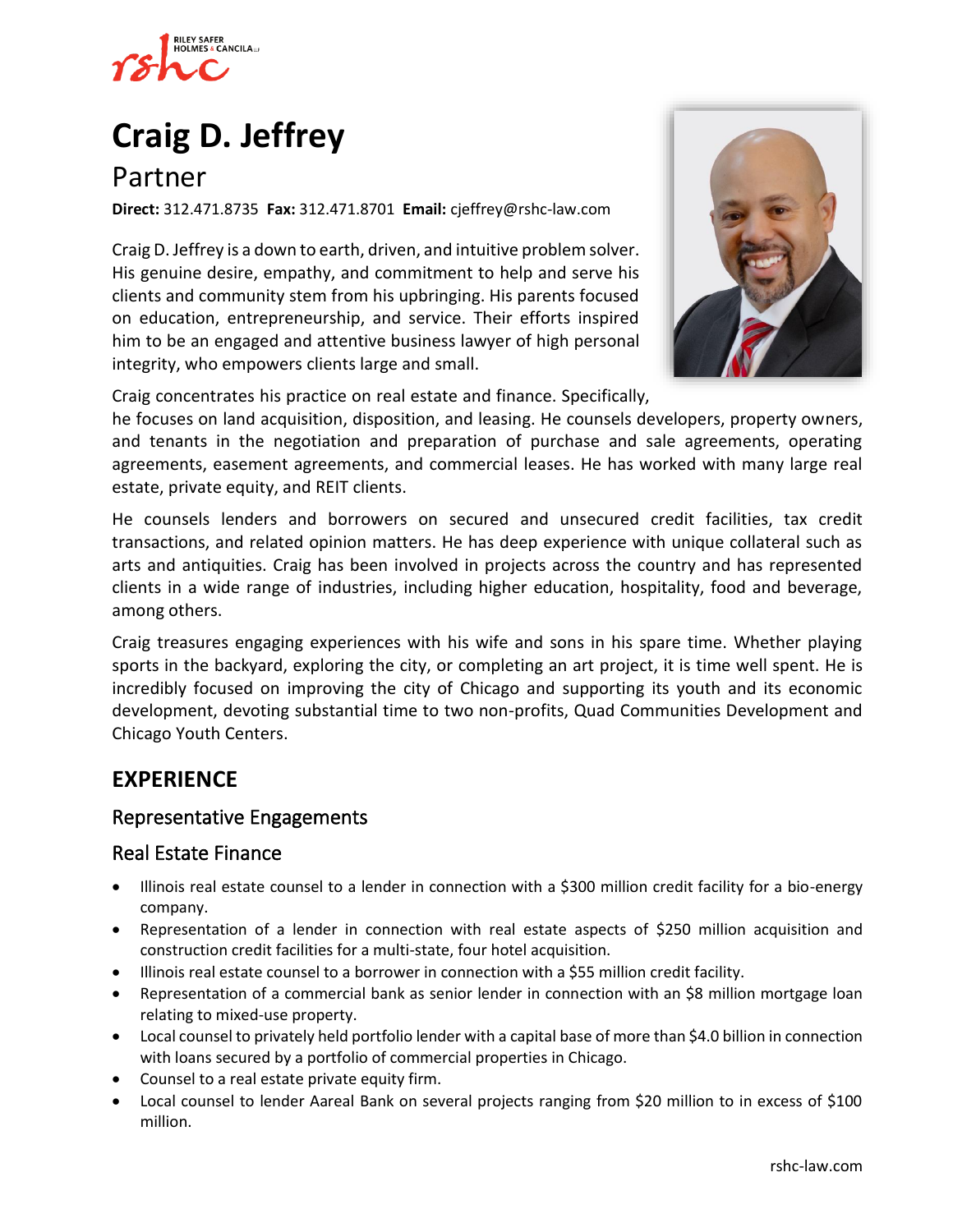

- Local counsel to lender Aareal Bank on numerous city class A office properties, multi-unit residential and mixed use assets ranging from \$20 million to in excess of \$100 million.
- Representation of a lender in connection with new markets tax credit financing for a transportation company.
- Representation of a lender in connection with a bridge facility for low income housing tax credit and historic tax credit transactions.

## Commercial Finance

- Represent lender in connection with acquisition financing for logistics company.
- Represent lender in connection with financing of buy-out of equity holders to transfer business to owners.
- Represent lender in connection with financing of multiple affiliate borrowers in the copper cable and wire manufacturing, resale, and storage business.
- Represent lender in connection with working capital and permanent financing of protein (meat) processor and distributor.
- Represent syndication agent in connection with multi-tranche working capital line for manufacturer.
- Represent lender in connection with syndicated multi-tranche facility for high-end appliance manufacturer.
- Represent lender in connection with syndicated multi-tranche facility for convenience stores and gas station operators.

## Specialty Collateral

• Represent multiple lenders in connection with revolving lines of credit, acquisition lines, term loans, and other facilities secured by fine art and antiquities.

## Acquisition & Disposition

- Representation of national industry leader in ground lease transactions in connection with its acquisition of approximately 4,000 acres of land in California underneath utility-scale solar photovoltaic projects developed by one of the world's largest solar power companies, for a total purchase price of approximately \$73 million.
- Representation of a national retail chain in connection with real estate due diligence for a first of its kind REIT conversion.
- Local counsel to a leading global real estate and investment management firm for the acquisition of property in Illinois.
- Representation of a publicly traded REIT as capital partner in a joint venture for the acquisition of a multifamily property.
- Representation of non-traded REIT in disposition and sale of multifamily property in Illinois.
- National real estate counsel to an international food manufacturer; oversee land acquisition, construction, and office leasing for company headquarters.
- National real estate counsel (primarily leasing and acquisitions) to a food processing company and handling enterprise with properties in seven states.
- Representation of a Chicago residential developer in land assemblage in Chicago, IL.
- Counsel to purchaser of a nine apartment building acquisition in Cook County, IL.
- Representation of a national fitness center chain in numerous acquisition transactions, including addressing title and easement matters, negotiations and closing for multiple sites in Illinois, Ohio, Indiana, and Michigan.
- Representation of National-Louis University in review and disposition of real property in several states.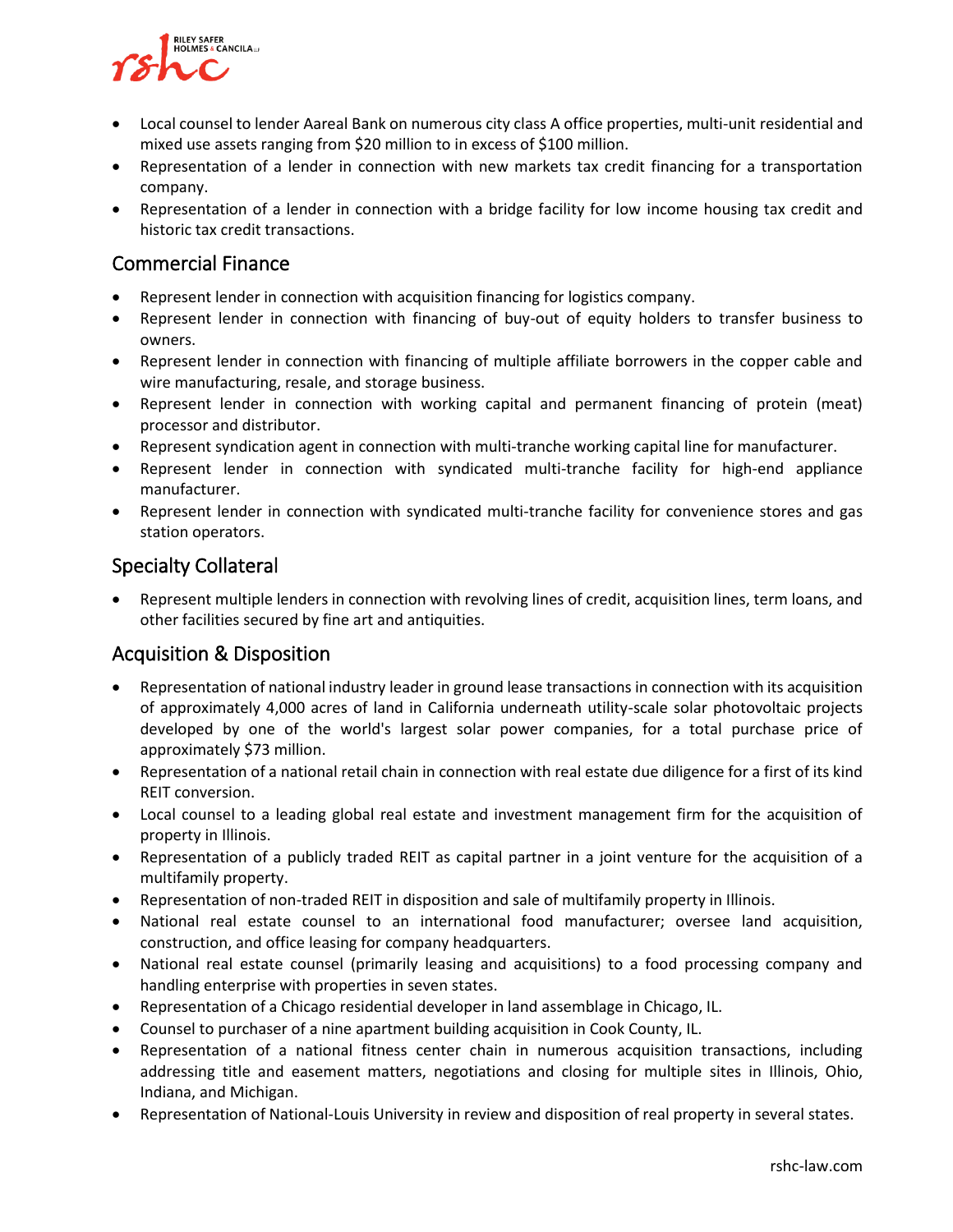

## Leasing

- Representation of a university in connection with a new 30,000 sf campus lease in the New Orleans metro area.
- Representation of an office tenant in multiple lease and sublease agreements throughout the U.S. and Canada.
- Representation of an international fresh food manufacturer and restaurant operator in leasing activity in New York and Illinois.
- Representation of a technology company tenant in a long-term lease of new headquarters in Chicago, IL.
- Representation of a food processing company in negotiating the lease of its headquarters in Illinois, analysis of all existing leases, and temporary space arrangements.
- Representation of a retail technology company in retail leases, including flagship locations in New York, San Francisco, and Virginia.

## **CREDENTIALS**

#### Education

University of Iowa College of Law, J.D., 2000 Baruch College of the City University of New York, B.A., 1997

## Bar Admissions

Illinois Missouri U.S. District Court for the Eastern District of Missouri

## Professional Memberships

American Bar Association Section of Real Property, Trust and Estate Law Editorial Board, Committee on Legal Opinions in Real Estate Transactions Chicago Bar Association Cook County Bar Association *Law360* Real Estate Editorial Advisory Board (2020) Missouri Bar Association Commercial Law Committee Mound City Bar Association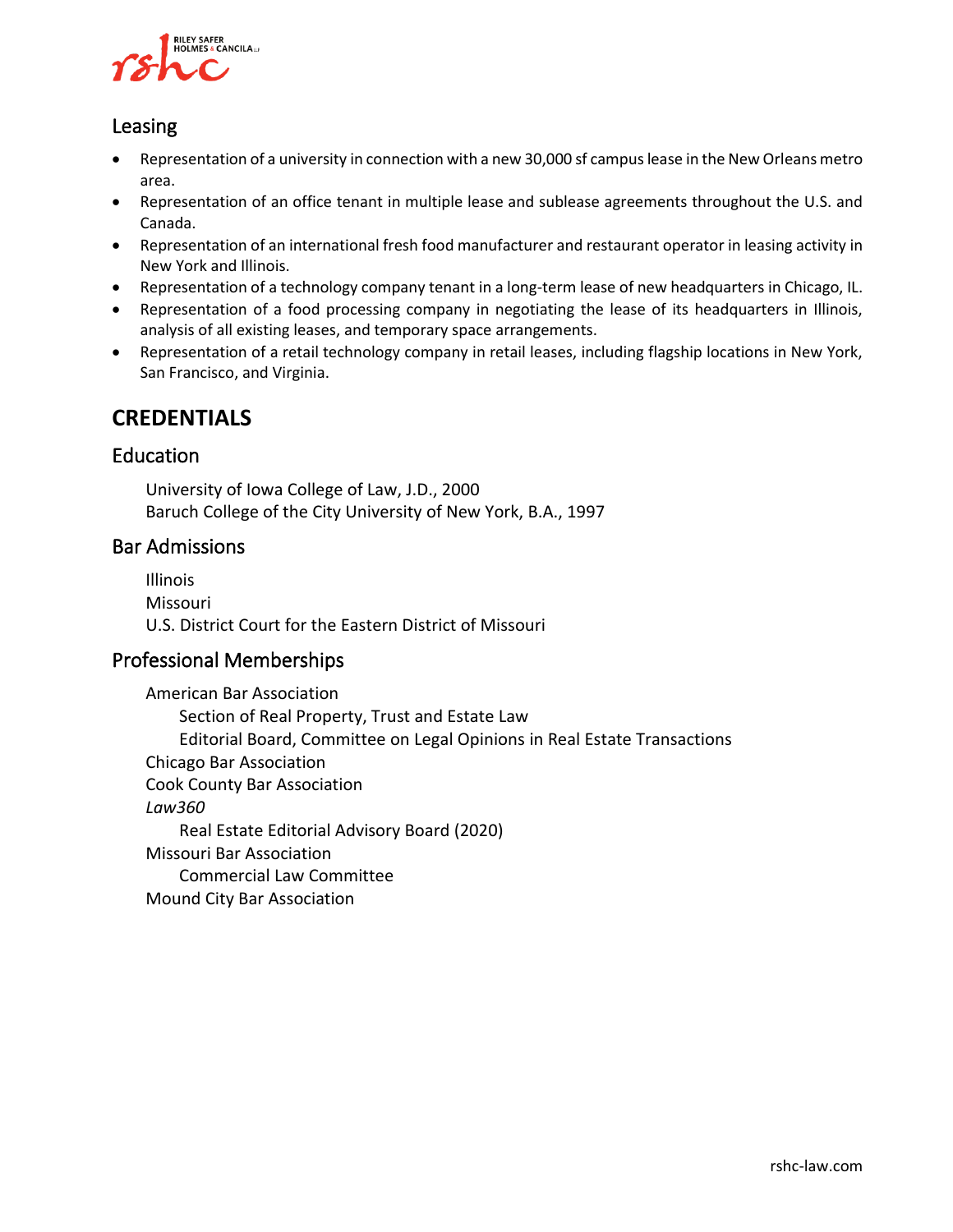

## Honors & Awards

**Illinois Leading Lawyer in Real Estate Law: Commercial and Finance** *Law Bulletin Media Leading Lawyers (2018-2021)*

**Illinois Emerging Lawyer in Real Estate Law: Commercial and Finance** *Law Bulletin Media Leading Lawyers (2015)*

**Leadership Council on Legal Diversity** *Fellow (2012)*

**40 Illinois Attorneys Under Forty** *Law Bulletin Media (2010)*

## **PUBLICATIONS & PRESENTATIONS**

- "Real Estate, Construction + Insurance," (speaker) Chicago State University Rebuilding Chicago Small Businesses Symposium, Chicago, IL (July 8, 2020)
- "Real Estate Ethical Dilemmas: A Practical Approach," 21st Annual Commercial Real Estate Institute, Practising Law Institute, Chicago, IL (October 24, 2019)
- "Craig Jeffrey, Mapping Out Clients' Customized Solutions in Real Estate, Finance," (editorial profile) *Leading Lawyers Magazine—Real Estate, Construction & Environmental Edition* (January 2019)
- "Location, Location, Location: Keys to Selecting the Right Commercial Space," (moderator) *Crain's* Small Business Week, Quad Community Development Corporation, Chicago, IL (May 3, 2018)

"The Truth about Big Law," University of Iowa College of Law's Back to Iowa (March 2017)

"Building Your Brand; What Is Your Unique Value?," The Cook County Bar Association (April 2016)

"Best Practices For Managing In-House Lawyers and Outside Counsel," (panelist) Information Management Network Real Estate & Bank General Counsel Forum, Chicago, IL (May 2015)

- "Whose Arches Are Those Anyway?: Franchising for Lenders," BMO Harris, Chicago, IL (November 2014)
- "Industry Perspective of Obstacles & Identified Solutions," (moderator) Streamlining Solar: Standardizing, Permitting, Zoning & Ordinances Conference, Chicago, IL (July 2012)
- "When Real Property Secures the Bonds: Case Study Utility Issuer Mortgage Indenture," Global Corporate Trust Team Leads (domestic and international), Chicago, IL (April 2012)
- "Commercial Real Estate Lending: Mortgages and More From A(ppurtenance) to Z(oning)," a four-part series, Chicago, IL, St. Louis, MO, Dublin, Ireland (May 2011)
- "What's Next? Legal Issues for Early Stage Companies," Chicago Urban League (June 2009)

## **COMMUNITY SERVICE**

## Civic and Charitable Memberships

Michael Reese Advisory Committee (Bronzeville Lakefront Development) Chicago Youth Centers Board of Directors (2009-Present)